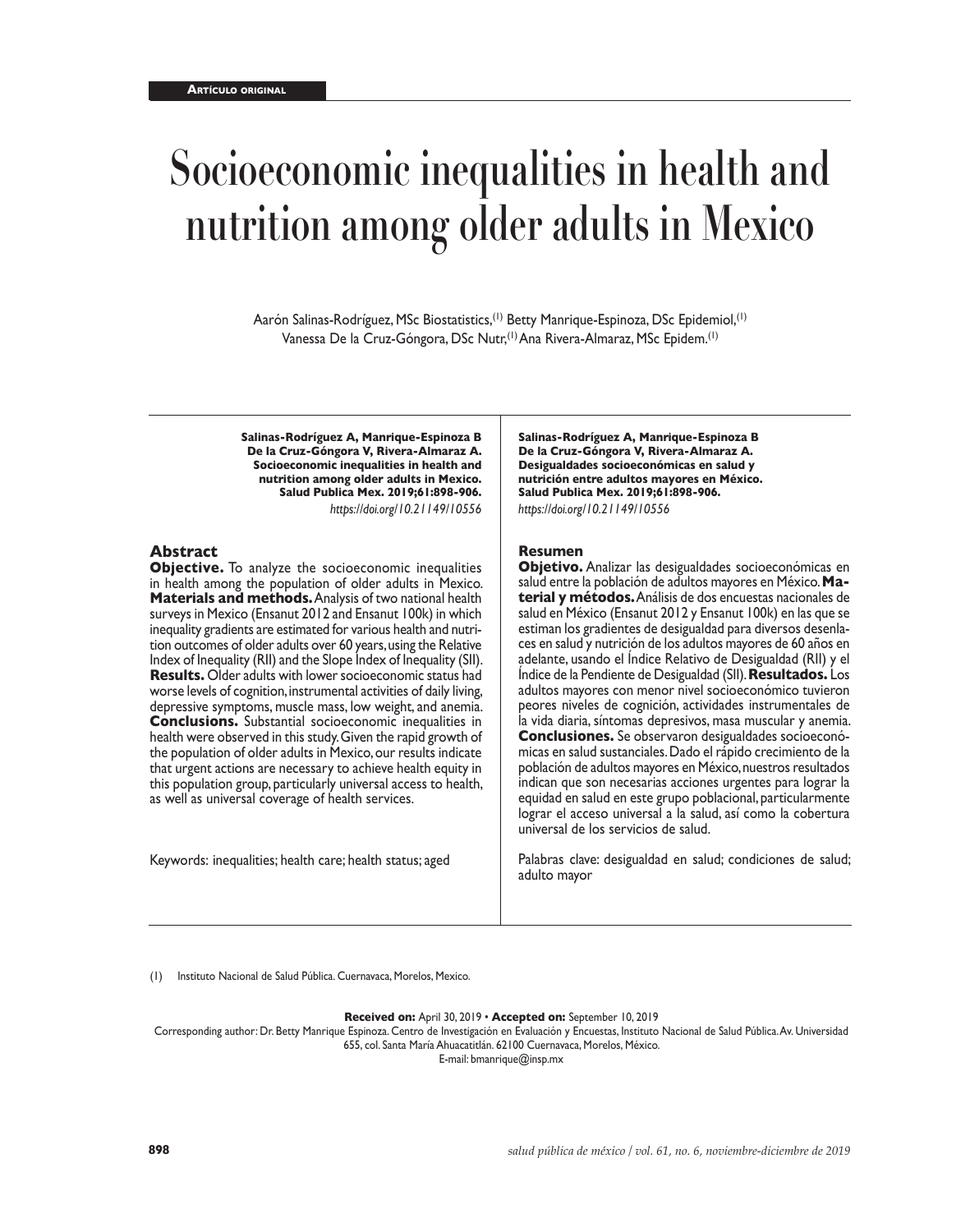**Health equity is a commitment that many of the countries have acquired as part of the 2030 Agenda** for Sustainable Development.<sup>1</sup> It implies the creation of equal opportunities for the health and well-being of all individuals. However, across the world, especially in low- and middle-income countries, there are still profound differences and lags in terms of health equity. The population groups with the worst health outcomes (physical and mental) are also those that exhibit greater economic inequalities, such as lower levels of income and consumption, few educational opportunities, limited access to health services, as well as marginalization, exclusion, and discrimination.<sup>2,3</sup>

International studies have shown that some socioeconomic conditions (educational level and income) are associated with multiple health outcomes in the older adult population, such as functional limitations,<sup>4</sup> multimorbidity, $^{\circ}$  frailty, $^{\circ}$  gait speed, $^{\prime}$  and oral health. $^{\circ}$ For Mexico, significant associations have been reported for functional limitations,<sup>9</sup> depression,<sup>10</sup> auditory and visual impairment,<sup>11</sup> life expectancy and disability-free life expectancy.<sup>12</sup>

Despite this evidence, specific studies on socioeconomic inequalities in health are still scarce in low- and middle-income countries. In particular, they have used the educational level and income as covariates, meaning that the level of inequality is not quantified through indices that have been specifically designed for that purpose.13 Also, the results have not been sufficiently discussed from a health inequalities perspective.<sup>14</sup>

In the specific case of Mexico, socioeconomic inequality is still a major problem that affects mainly disadvantaged population groups (women, rural people, older adults, etc.). Analyzing the potential gaps in health and nutrition for older adults in Mexico from a perspective of health inequities would provide us needed and useful information for the promotion and management of health among this age group.

In this study, we analyze the socioeconomic inequalities in health and nutrition among the older adult population in Mexico. Our hypothesis is that older adults living with greater economic deficits will have worse results in the analyzed health and nutrition indicators.

## Materials and methods

#### **Study population**

We used data from two national surveys with information on health and nutrition for the older adult population in Mexico: the National Health and Nutrition Survey 2012 and the Health and Nutrition Survey 100k (Ensanut 2012 and Ensanut 100k by their Spanish acronyms, respectively).

The methodological details of the Ensanut 2012 have been described previously.<sup>15</sup> Briefly, Ensanut 2012 was a probabilistic and multistage survey with a sample of 55 008 households. In each household, an adult aged 20 years or more was selected to respond to the individual questionnaire that included sociodemographic and health information. From this study, we selected a subsample of 5 846 individuals aged 60 years and over from localities of 100 000 inhabitants or less.

Regarding the Ensanut 100k (2018), a detailed description of the methodology and design of the survey has been published elsewhere.<sup>16</sup> The target population was the households of the localities with 100 000 inhabitants or less. The survey included 11 441 households. One adult aged 20 years or more was selected in each household for applying an individual questionnaire in order to collect sociodemographic and health information. Within this group, 1 762 interviews were conducted with older adults aged 60 years and over.

#### **Design**

The comparison groups in this study were defined as follows. For the Ensanut 2012, we generated an asset index with a total of 16 dichotomous variables related to a set of characteristics of housing and ownership of household assets. Quartiles were generated from this index, of which the 4<sup>th</sup> quartile identifies the group with the best SES.

For the Ensanut 100k, the procedure was similar: an asset index was generated (with the same characteristics of housing and household assets), as described in its design.16 The sample was then divided into tertiles according to the SES, due to the sampling design (not done by the authors of this article). For this reason, the comparison group for the Ensanut 100k consists of the 1st tertile, representing households with lower socioeconomic status (SES).

The comparison groups for the analysis of the socioeconomic inequalities in health comprised the 4<sup>th</sup> quartile of the Ensanut 2012 for localities with 100 000 inhabitants or less (850 older adults) and the 1st tertile of the Ensanut 100k (1 182 older adults).

#### **Definition of variables**

#### *Health outcomes*

*Cognitive function*. Three indicators were used to assess the cognitive function of older adults. First, the self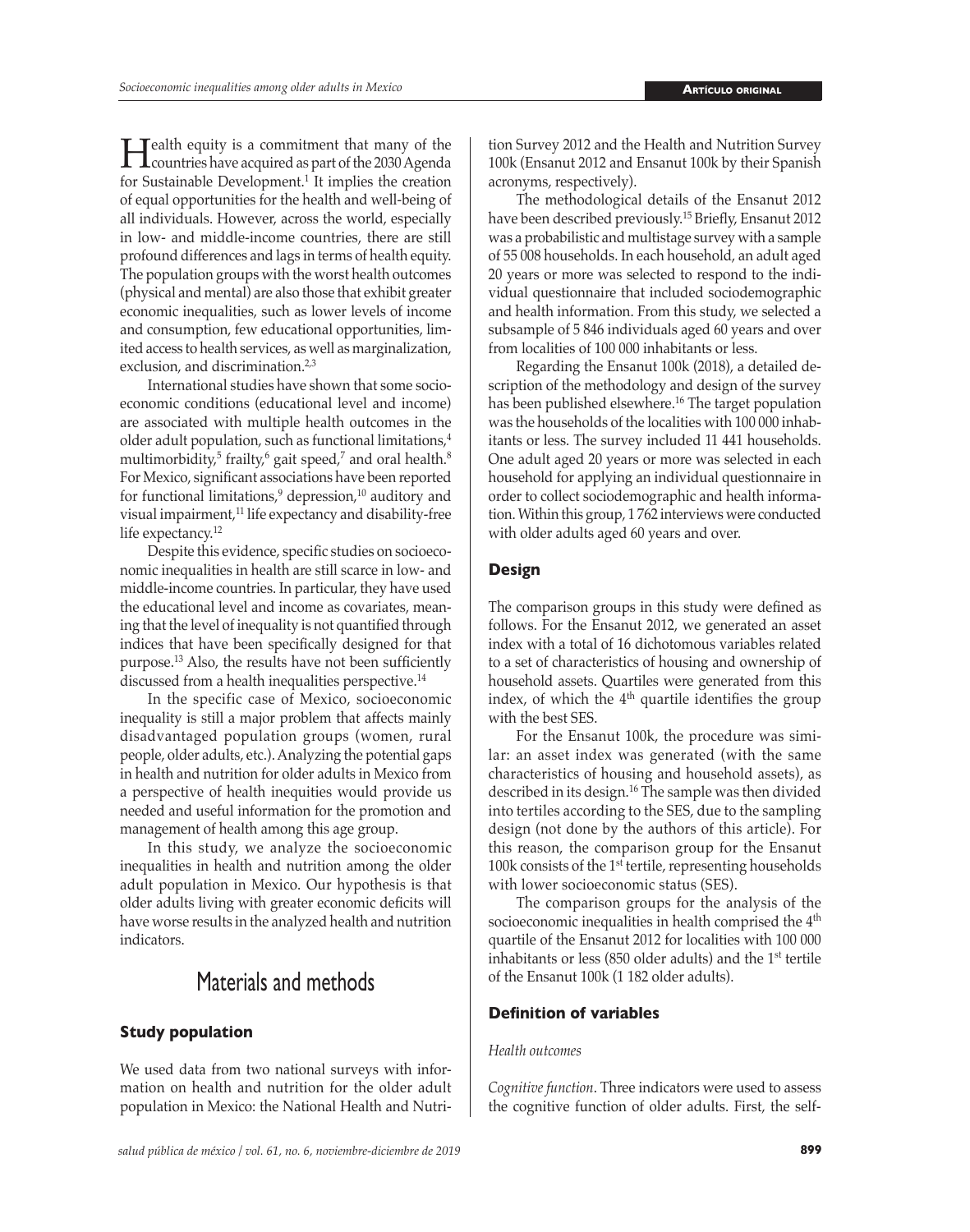report of subjective memory complaint, which was defined as present if the individual claimed to have severe memory problems.<sup>17</sup> Second, the verbal fluency test that evaluates an individual's ability to name all possible elements within a category (animals, proper names, plants) in a certain period, usually one minute. A higher number of evoked elements imply a better cognitive function.<sup>18</sup> Third, using the verbal fluency test, a variable that determines the presence of cognitive impairment was defined, as recommended for the Mexican older adult population.<sup>18</sup>

*Depressive symptoms*. We used the short seven-item version of the Center for Epidemiologic Studies Depression Scale (CES-D). We determined the presence of clinically significant depressive symptoms when  $CES-D\geq 5.19$ 

*Functionality*. We used the items that were comparable between the surveys for the difficulties in basic activities of daily living (ADL) and the difficulties in instrumental activities of daily living (IADL). We used the Katz scale<sup>20</sup> for ADL, which include bathing, dressing, and going to bed or getting out of bed. We also used the Lawton scale<sup>21</sup> to assess IADL, such as preparing food, taking medications, and managing money. Participants who reported requiring help or being unable to carry out at least one of the above activities were considered to have impaired functional capacity.

*Falls*. The number of falls was measured based on an individual questionnaire, in which we asked older adults: how many falls have you had in the last twelve months?

#### *Nutrition outcomes*

Anthropometric measurements (weight, height, waist and calf circumferences), determination of capillary blood and measurement of blood pressure were carried out using standardized procedures.22

*Body Mass Index (BMI).* The BMI was calculated using the weight (kg) and height (cm) (BMI=Weight [kg]/ Height [m2 ]) and classified according to the criteria of the World Health Organization (WHO): low weight (<18.5 kg/m<sup>2</sup> ), normal (18.5 to 24.9 kg/m<sup>2</sup> ), overweight (25.0 to 29.9 kg/m<sup>2</sup>) and obesity ( $\geq 30.0$  kg/m<sup>2</sup>).

*Calf circumference (CC)*. This was measured around the thickest part of the calf or at the midpoint between the knee and the base of the heel. As an approximation to the measurement of muscle mass, low muscle mass was defined as CC<31 cm.

*Waist circumference (WC)*. This was measured by identifying the midpoint between the lower rib and the iliac crest. Abdominal obesity was defined as WC≥80 cm in women and ≥90 cm in men.

*Anemia*. The concentration of hemoglobin (Hb) was determined in capillary blood by puncturing the ring finger, using a portable photometer (Hemocué). Anemia was defined considering the WHO criteria, adjusting Hb values by altitude over the sea level:<sup>23</sup> Hb<12  $g/dL$  in women, and  $<$ 13 g/dL in men.

#### *Socioeconomic status*

An asset index was generated, calculated separately for each survey, and used as an indicator of the SES, following a standard approach proposed by the WHO to estimate the permanent income of the household through the ownership of goods, certain characteristics of the housing, and access to certain services such as water, sanitation, and electricity.<sup>24</sup>

#### *Covariates*

We included the following sociodemographic and health-related characteristics: sex (female=1), age, and the previous medical diagnosis (self-report) of the following chronic conditions: diabetes, hypertension, hypercholesterolemia, cardiovascular disease, cerebrovascular event, and cancer. With this information, we defined a variable that identifies the presence of multimorbidity in the older adult, where 1 represents having 2 or more conditions, and 0, having one condition or none.

#### **Statistical analysis**

Descriptive statistics were calculated in order to characterize the study populations of the localities with 100 000 inhabitants or less (Ensanut 2012 and Ensanut 100k). Two indices were explicitly proposed for making comparisons based on these inequalities in order to estimate the magnitude of health inequalities (absolute and relative): Relative Index of Inequality (RII) and Slope Index of Inequality (SII). RII and SII are summary measures that consider the distribution of the population across the different socioeconomic groups.13 They are continuous measures that assign a value to each group, based on its relative position in the cumulative population distribution for each socioeconomic indicator (income, education, index of assets). In both cases, higher values of these indices indicate greater socioeconomic inequalities in health. According to what has been suggested in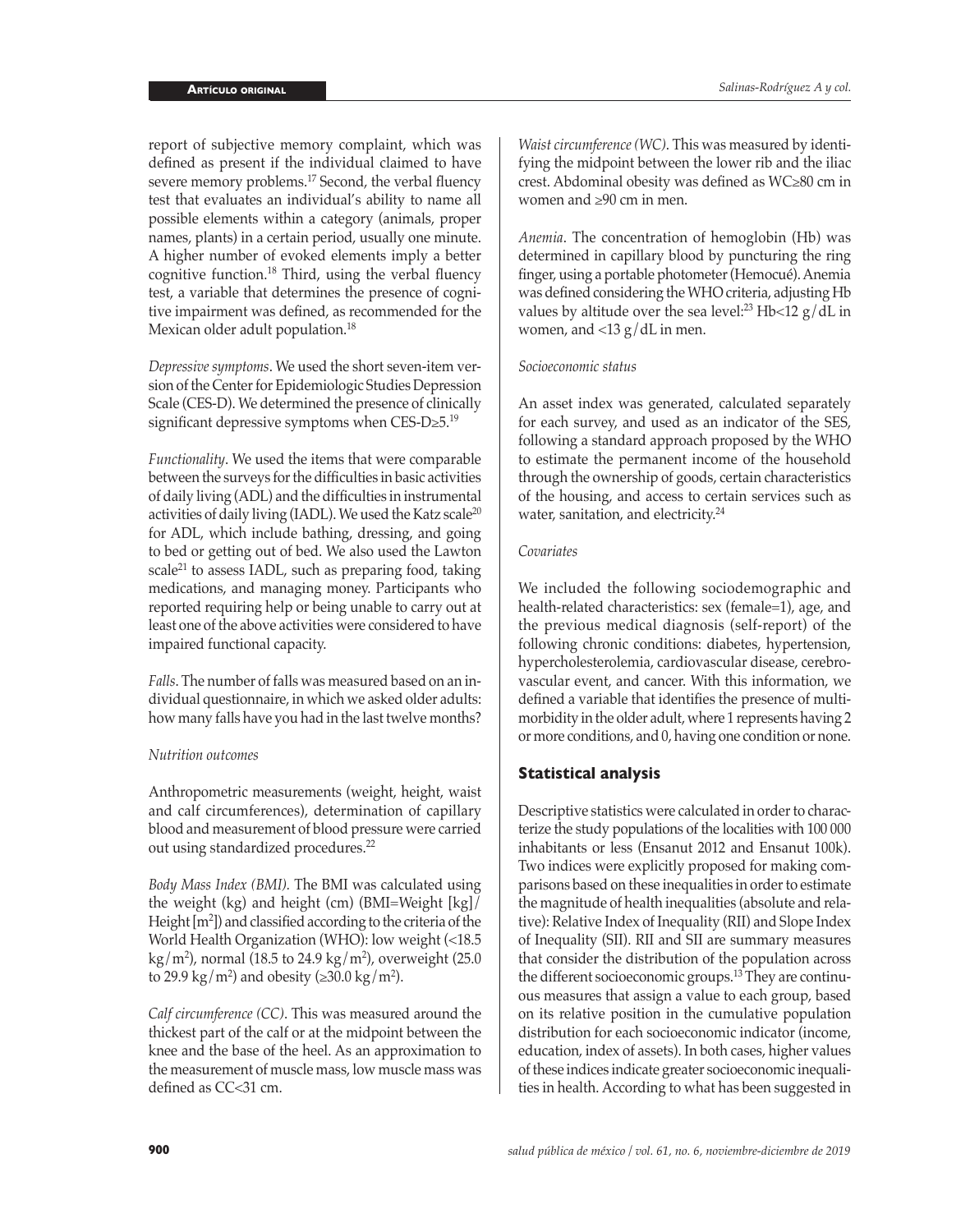the literature,<sup>25</sup> we used generalized linear models with a logarithmic link function to calculate RII, and with an identity link function to calculate SII. In the first case, the estimated parameters have an interpretation as rate ratios, and in the second, as rate differences. Since these are basically regression models, both indices (RII and SII) are adjusted for potential confounders.

The characteristics of the participants were described using arithmetic means, standard deviations (SD) and proportions where appropriate. For the bivariate analyses, we used proportions or *t*-Student tests for the two surveys. In all the analyses, the complex design of the surveys was taken into account.

All statistical analyses were performed with Stata 15.1 (StataCorp LP, College Station, TX, USA). Point estimators, 95% confidence intervals, and *p* values were reported. Differences were considered significant if the *p* value was <0.05.

#### **Ethical review**

The Ethics and Research Committees of the National Institute of Public Health approved the implementation of the Ensanut 2012 and the Ensanut 100k. All participants received a detailed explanation of the survey procedures and signed an informed consent letter.

### Results

The final sample consisted of 2 032 older adults aged 60 and over of the localities with 100 000 inhabitants or less; 58% were women, whose mean age was 70.9 years (SD 8.14). The average number of chronic diseases was 1.08 (SD 0.98), and the prevalence of multimorbidity was 32%. Table I shows the characteristics of the study population according to each survey; no significant differences were observed.

The outcomes in health and nutrition according to each survey are shown in table II. For the health outcomes, significant differences were observed in mental health: verbal fluency ( $p$ <0.01), and depressive symptoms (*p*=0.01). Regarding functionality, no significant differences were observed for the basic activities of daily life, although for the IADL, worse conditions were observed in all activities in the older adults of Ensanut 100k ( $p<0.01$ ). The prevalence of falls in the last year was higher for those older adults who participated in Ensanut 100k  $(p<0.01)$ . As for the nutrition outcomes, worse conditions were observed in the older adults of the Ensanut 100k for muscle mass (*p*=0.01), calf circumference (*p*<0.01), low weight (*p*<0.01) and the presence of anemia  $(p<0.01)$ . However, they had a lower prevalence of obesity (*p*<0.01) and abdominal obesity (*p*=0.03), and a higher prevalence of normal weight (*p*<0.01).

Table III shows the estimated socioeconomic inequalities in health and nutrition for the analyzed outcomes. Socioeconomic inequalities were observed (in absolute SII and relative RII scales) for the following health variables: verbal fluency (SII=-1.76, RII=0.17); depressive symptoms (SII=0.14, RII=1.45); difficulty in ADL (SII=-0.05, RII=0.56); difficulty in IADL (SII=0.20, RII=1.83), and prevalence of falls (SII=0.16, RII=1.51). In terms of nutrition outcomes, socioeconomic inequalities were observed in low muscle mass (SII=0.11, RII=1.72); calf circumference (SII=-1.30, RII =0.27); low weight (SII=0.01, RII=6.51), and incidence of anemia (SII=0.22, RII=2.80). In all these cases, the group of older adults who participated in the Ensanut 100k (i.e. those with a lower SES) exhibited the worst health conditions. However, it should also be mentioned that they had better conditions in terms of normal weight (SII=0.19, RII=1.92), obesity (SII=-0.15, RII=0.64); waist circumference (SII=-4.75, RII=0.009), and abdominal obesity (SII=-0.11, RII=0.90).

## **Discussion**

The results of this study corroborate what has been reported about socioeconomic inequalities in health and give empirical support to our hypothesis: older adults living under lower socioeconomic conditions exhibit worse levels in various health and nutrition outcomes.26 These results are similar to those of certain previous studies of populations of older adults in that they also

#### **Table I Descriptive characteristics of the study sample. Mexico, Ensanut 2012,\* Ensanut 100k**

| Variable                                  | Ensanut 2012<br>$N = 850$ | Ensanut 100k<br>$N=1$ 182 | $p$ -value $\ddagger$ |
|-------------------------------------------|---------------------------|---------------------------|-----------------------|
| Sex (female=1)                            | 54.55                     | 59.11                     | 0.36                  |
| Age (mean)                                | 70.74 (8.73)              | 70.95 (8.00)              | 0.78                  |
| Number<br>of chronic<br>conditions        | 1.05(1.01)                | 1.08(0.98)                | 0.71                  |
| Multimorbidity<br>(2 or more<br>diseases) | 29.74                     | 32.52                     | 0.58                  |

\* Ensanut 2012: localities with 100 000 inhabitants or less

‡ 2 proportions or *t*-Student tests

Values in cells are means (SD) or percentages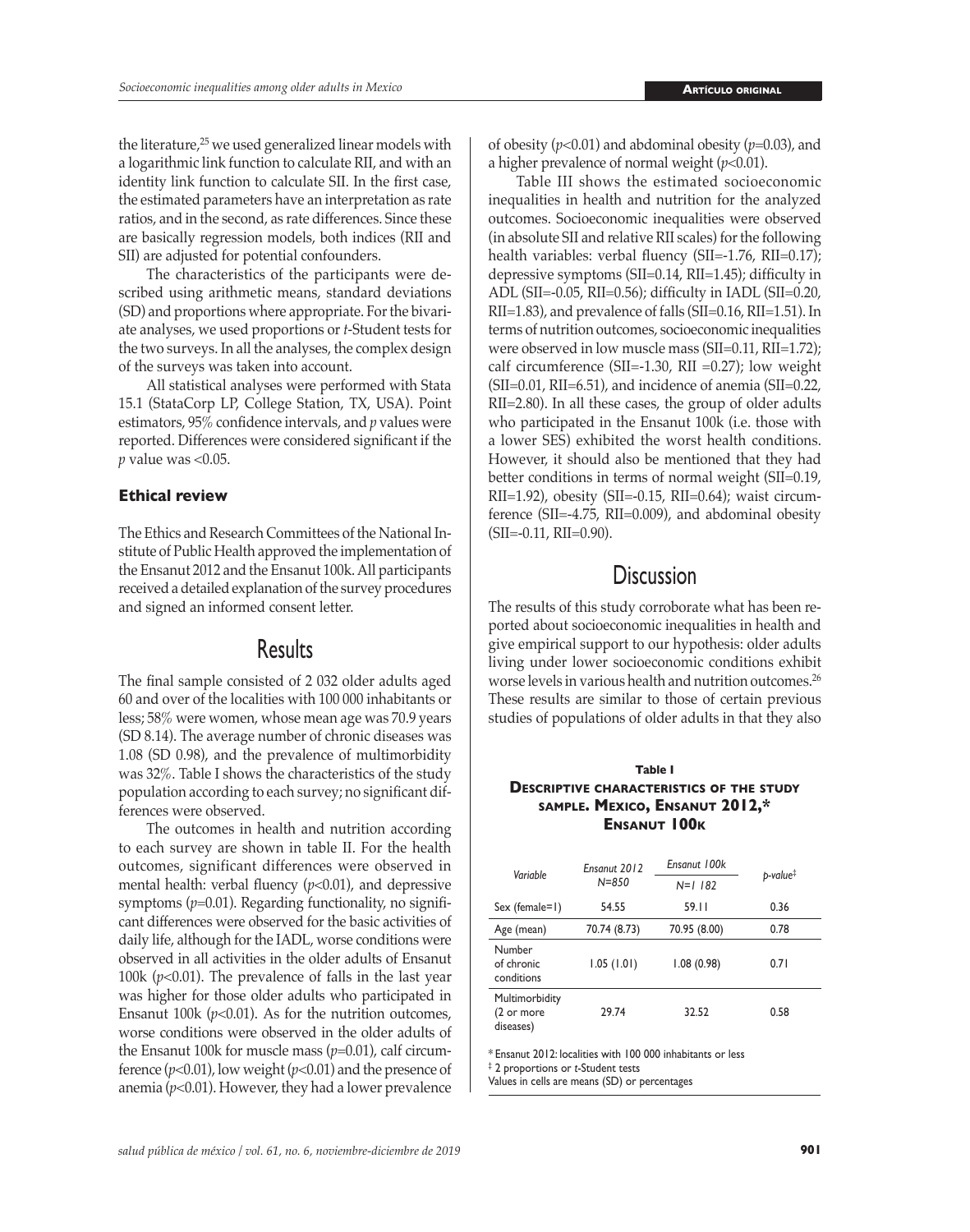| Variable                                                       | Ensanut 2012 N=850 | Ensanut 100k<br>$N=1$ 182 | $p$ -value $\ddagger$ |
|----------------------------------------------------------------|--------------------|---------------------------|-----------------------|
| Health characteristics                                         |                    |                           |                       |
| Subjective memory complaint (severe = 1)                       | 6.32               | 9.68                      | 0.20                  |
| Cognitive impairment                                           | 3.80               | 3.56                      | 0.85                  |
| Verbal fluency (number of evoked animals)                      | 13.65(6.44)        | 11.55(5.63)               | 10.0                  |
| Depressive symptoms                                            | 30.05              | 44.33                     | < 0.01                |
| Difficulties in basic activities of daily living (ADL)         |                    |                           |                       |
| <b>Bathing</b>                                                 | 12.89              | 7.65                      | 0.02                  |
| Going to bed or getting out of bed                             | 17.43              | 16.92                     | 0.88                  |
| Dressing                                                       | 13.30              | 10.07                     | 0.28                  |
| At least one difficulty in ADL                                 | 27.73              | 21.62                     | 0.14                  |
| Difficulties of instrumental activities of daily living (IADL) |                    |                           |                       |
| Preparing food                                                 | 12.26              | 19.06                     | 0.05                  |
| Taking medications                                             | 11.84              | 21.09                     | < 0.01                |
| Managing money                                                 | 9.91               | 19.08                     | 10.01                 |
| At least one difficulty in IADL                                | 23.84              | 46.18                     | < 0.01                |
| Prevalence of falls (last year)                                | 32.8               | 50.11                     | < 0.01                |
| Nutrition characteristics                                      |                    |                           |                       |
| Low muscle mass (severe $= 1$ )                                | 16.68              | 30.42                     | 10.01                 |
| Calf circumference (cm)                                        | 34.57 (3.83)       | 33.06(3.51)               | 10.01                 |
| Body Mass Index (BMI)                                          |                    |                           |                       |
| Low weight                                                     | 0.23               | 1.64                      | 10.01                 |
| Normal                                                         | 20.82              | 39.71                     | 10.01                 |
| Overweight                                                     | 40.75              | 34.14                     | 0.23                  |
| Obesity                                                        | 38.19              | 24.50                     | 10.01                 |
| Anemia                                                         | 11.79              | 35.00                     | 10.0                  |
| Waist circumference (cm)                                       | 98.54 (12.00)      | 93.82 (11.35)             | < 0.01                |
| Abdominal obesity                                              | 84.44              | 74.04                     | 0.03                  |

#### **Table II Health and nutrition characteristics of the study sample. Mexico, Ensanut 2012,\* Ensanut 100k**

\* Ensanut 2012: localities with 100 000 inhabitants or less

‡ 2 proportions or *t*-Student tests

Values in cells are means (SD) or percentages

report the use of indices comparable to ours (RII and SII), as well as some of the outcomes analyzed here.

For the cognitive function, a study conducted in England, in which socioeconomic inequality was considered in childhood (father's occupation) and in adulthood (occupation of the head of the household), found that older adults with a better SES had a better cognitive performance compared to those with a worse SES.27 Specifically, it was reported that a lower SES in childhood resulted in a lower verbal memory, measured

through the evocation of correct words (SII=-4.72; 95%CI:-5.84,-3.61), and a similar association was found (SII=-6.67; 95%CI:-5.84,-3.61) for the same indicator in adulthood. In our study, which used the verbal fluency test (which consists in correctly evoking as many animals as possible), we found a similar association in direction and magnitude (SII=-1.76; 95%CI:-2.72,-0.79).

Regarding depression, a study with individuals aged 65 and over of Japan,<sup>28</sup> found that the older adults from the poorest income tertile had a higher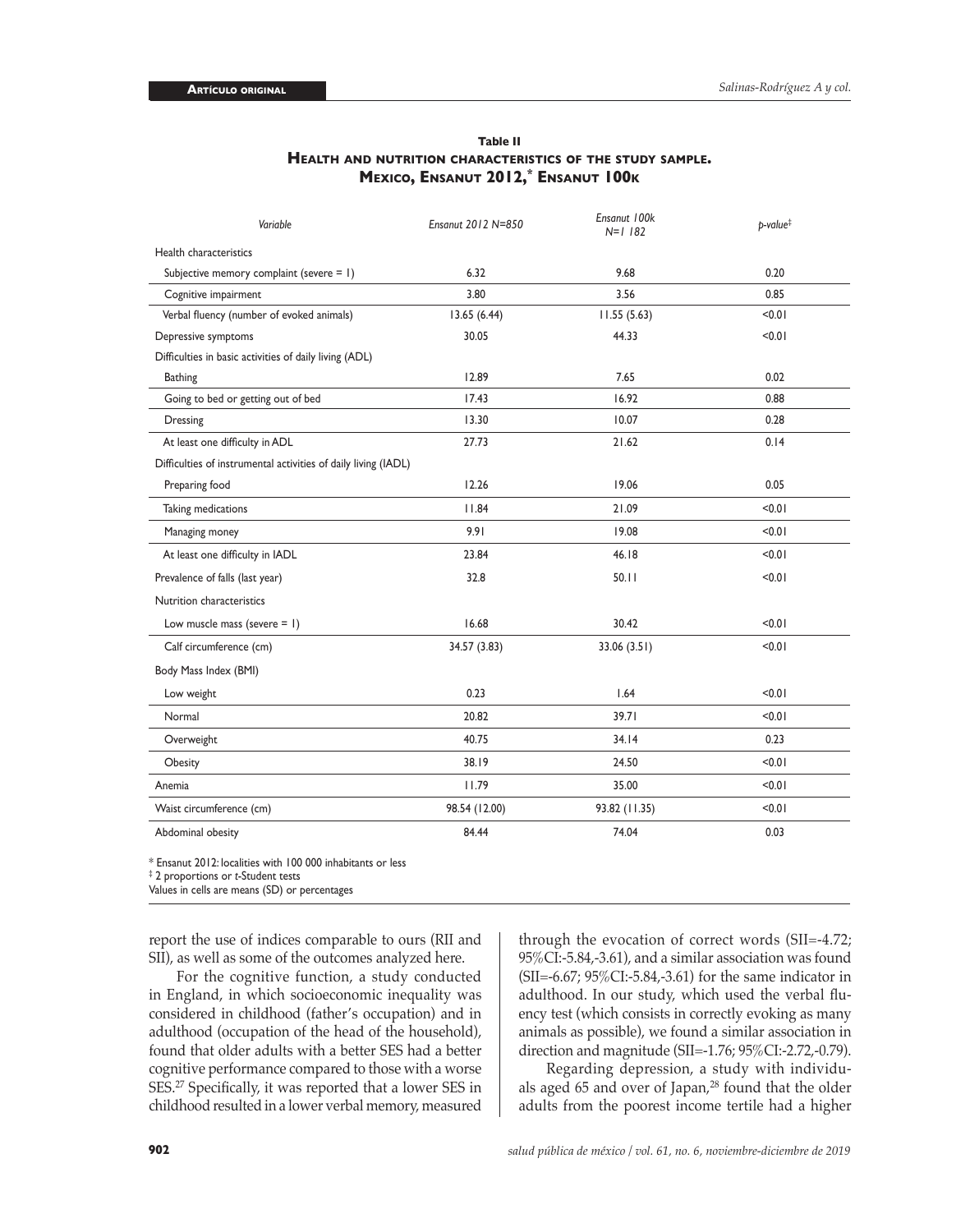#### **Table III**

#### **Measures of inequalities in health and nutrition: absolute T1-Q4 gap, relative T1/Q4 gap, Slope Inequality Index (SII), and Relative Inequality Index (RII). Mexico, Ensanut 2012,\* Ensanut 100k**

| Variable                                      | $TI-Q4$            | TI/Q4               | SII‡               | RII‡               |
|-----------------------------------------------|--------------------|---------------------|--------------------|--------------------|
| Health characteristics                        |                    |                     |                    |                    |
| Subjective memory complaint (severe = $1)$ __ | $0.03$ [0.20]      | $1.53$ [0.17]       | $0.03$ [0.19]      | $1.44$ [0.21]      |
|                                               |                    |                     | $(-0.01; 0.07)$    | (0.80; 2.58)       |
| Cognitive impairment                          | $-0.01$ [0.85]     | $0.94$ [0.85]       | $-0.01$ [0.64]     | 0.91 [0.78]        |
|                                               |                    |                     | $(-0.03; 0.02)$    | (0.48; 1.73)       |
| Verbal fluency (number of evoked animals)     | $-2.10$ [<0.01]    | $0.12$ [ $0.01$ ]   | $-1.76$ [<0.01]    | $0.17$ [< $0.01$ ] |
|                                               |                    |                     | $(-2.72; -0.79)$   | (0.07; 0.45)       |
| Depressive symptoms                           | $0.14$ [< $0.01$ ] | $1.48$ [<0.01]      | $0.14$ [0.01]      | $1.45$ [<0.01]     |
|                                               |                    |                     | (0.03; 0.25)       | (1.10; 1.91)       |
| Difficulties in ADL                           |                    |                     |                    |                    |
| <b>Bathing</b>                                | $-0.05$ [0.02]     | $0.59$ [0.03]       | $-0.05$ [0.02]     | $0.56$ [0.01]      |
|                                               |                    |                     | $(-0.09; -0.01)$   | (0.35; 0.89)       |
| Going to bed or getting out of bed            | $-0.01$ [0.88]     | $0.97$ $[0.88]$     | $-0.01$ [0.89]     | $0.93$ [0.71]      |
|                                               |                    |                     | $(-0.07; 0.06)$    | (0.62; 1.39)       |
| Dressing                                      | $-0.03$ [0.28]     | $0.76$ [0.31]       | $-0.04$ [0.09]     | $0.73$ [0.22]      |
|                                               |                    |                     | $(-0.08; 0.01)$    | (0.44; 1.21)       |
| At least one difficulty in ADL                | $-0.06$ [0.14]     | $0.78$ [0.16]       | $-0.06$ $[0.09]$   | $0.75$ $[0.07]$    |
|                                               |                    |                     | $(-0.13; 0.01)$    | (0.54; 1.03)       |
| Difficulties in IADL                          |                    |                     |                    |                    |
| Preparing food                                | $0.07$ [0.05]      | $1.55$ [0.04]       | $0.03$ [0.28]      | $1.52$ [0.03]      |
|                                               |                    |                     | $(-0.02; 0.08)$    | (1.02; 2.26)       |
| Taking medications                            | $0.09$ [ $0.01$ ]  | $1.78$ [ $< 0.01$ ] | $0.06$ [0.03]      | $1.69$ [<0.01]     |
|                                               |                    |                     | (0.004; 0.11)      | (1.17; 2.45)       |
| Managing money                                | $0.09$ [ $0.01$ ]  | 1.93[0.003]         | $0.08$ [< $0.01$ ] | $1.86$ [<0.01]     |
|                                               |                    |                     | (0.02; 0.14)       | (1.22; 2.83)       |
| At least one difficulty in IADL               | $0.22$ [< $0.01$ ] | $1.94$ [ $0.01$ ]   | $0.20$ [< $0.01$ ] | $1.83$ [<0.01]     |
|                                               |                    |                     | (0.11; 0.30)       | (1.44; 2.33)       |
| Prevalence of falls (last year)               | $0.17$ [< $0.01$ ] | $1.53$ [ $< 0.01$ ] | $0.16$ [< $0.01$ ] | $1.51$ [<0.01]     |
|                                               |                    |                     | (0.07; 0.25)       | (1.23; 1.86)       |
| Nutrition characteristics                     |                    |                     |                    |                    |
| Low muscle mass                               | $0.14$ [< $0.01$ ] | $1.82$ [<0.01]      | $0.11$ [<0.01]     | $1.72$ [ $0.01$ ]  |
|                                               |                    |                     | (0.02; 0.20)       | (1.09; 2.72)       |
| Calf circumference (cm)                       | $-1.50$ [<0.01]    | $0.22$ [< $0.01$ ]  | $-1.30$ [<0.01]    | $0.27$ [<0.01]     |
|                                               |                    |                     | $(-2.06; -0.55)$   | (0.13; 0.58)       |
| Body Mass Index (BMI)                         |                    |                     |                    |                    |
| Low weight                                    | $0.01$ [< $0.01$ ] | 7.07 [<0.01]        | $0.01$ [<0.01]     | 6.51 $[$ <0.01]    |
|                                               |                    |                     | (0.005; 0.02)      | (2.04; 20.77)      |
| Normal                                        | $0.19$ [< $0.01$ ] | $1.91$ [<0.01]      | $0.19$ [< $0.01$ ] | $1.92$ [<0.01]     |
|                                               |                    |                     | (0.10; 0.27)       | (1.44; 2.54)       |
| Overweight                                    | $-0.07$ [0.23]     | $0.84$ [0.25]       | $-0.06$ [<0.01]    | 0.92 [0.57]        |
|                                               |                    |                     | $(-0.17; 0.04)$    | (0.69; 1.22)       |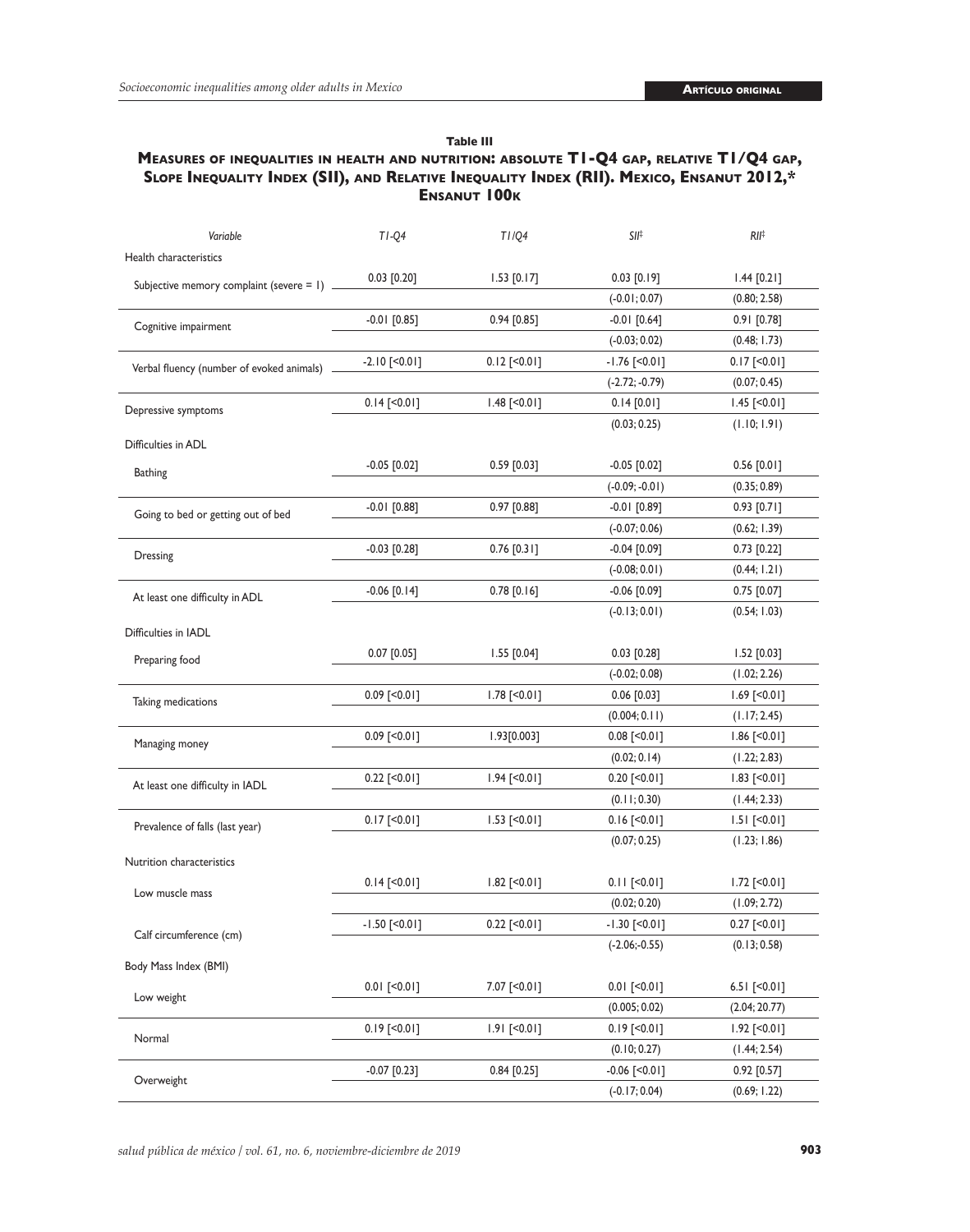|                          | $-0.14$ [ $< 0.01$ ] | $0.64$ [ $< 0.01$ ] | $-0.15$ [ $< 0.01$ ]   | $0.64$ [ $< 0.01$ ] |
|--------------------------|----------------------|---------------------|------------------------|---------------------|
| Obesity                  |                      |                     | $(-0.23; -0.06)$       | (0.45; 0.90)        |
|                          | $0.23$ [ $0.01$ ]    | $2.97$ [ $< 0.01$ ] | $0.22$ [ $\leq 0.01$ ] | $2.80$ [ $< 0.01$ ] |
| Anemia                   |                      |                     | (0.12; 0.31)           | (1.87; 4.20)        |
|                          | $-4.72$ [ $< 0.01$ ] | $0.01$ [ $< 0.01$ ] | $-4.75$ [ $< 0.01$ ]   | $0.01$ [ $0.01$ ]   |
| Waist circumference (cm) |                      |                     | $(-6.78,-2.72)$        | (0.001; 0.07)       |
|                          | $-0.10$ [0.03]       | $0.88$ [0.03]       | $-0.11$ [<0.01]        | $0.90$ [ $< 0.01$ ] |
| Abdominal obesity        |                      |                     | $(-0.18,-0.03)$        | (0.83; 0.97)        |

\* Ensanut 2012: localities with 100 000 inhabitants or less

‡ In parentheses, 95% confidence interval. Models adjusted for sex, age and multimorbidity.

*p* values are in square brackets

T1: Older adults in the 1st tertile (lower level) of the SES, Ensanut 100k

Q4: Older adults in the 4th quartile (higher level) of the SES, Ensanut 2012

ADL: Basic activities of daily living

IADL: Instrumental activities of daily living

prevalence of depressive symptoms compared to the wealthiest tertile: (SII=0.14, RII=2.03) for men, and women (SII=0.12, RII=1.83), a result similar to that reported here (SII=0.14, RII=1.45).

In terms of functionality, a study of older Argentin $i$ ans<sup>29</sup> reported that men in the most deprived quintile reported greater difficulties in IADL (RII=1.78; 95%CI: 1.06,2.51), a similar magnitude to that reported in this study (RII=1.83). Meanwhile, a longitudinal study of older adults in South Korea<sup>30</sup> found a similar association for both men (RII=3.33; 95%CI: 1.45,7.63) and women (RII=2.19; 95%CI:1.44,3.33).

In this study, we found significant inequalities in health for two anthropometric indicators (calf circumference and low muscle mass). Older adults with worse SES reported a higher prevalence of low muscle mass and a smaller average diameter of the calf circumference. To the best of our knowledge, this would be the first study to report this result. The evidence supports that muscle mass is strongly implicated in the maintenance of an independent life in old age.<sup>31</sup> Older adults with reduced calf circumference are in more risk of frailty and functional impairment. This result highlights the importance of identifying older adults with problems of muscle mass loss, who could also be the target of potential interventions for physical strengthening.

In our study, older adults with lower SES had the highest prevalence of anemia. We did not find similar results in health inequalities for this indicator in the older adult population. However, it is important to note that a recent study reported significant inequalities for the prevalence of anemia in infants and non-pregnant women in 45 low- and middle-income countries.<sup>32</sup> This result highlights the importance of analyzing this indicator in the older adult population, due mainly to the negative

consequences that anemia may have on outcomes such as functional dependence, life quality and mortality.

Interestingly, we found that the prevalence of obesity and abdominal obesity was lower among older adults with worse SES, and so was the average diameter of the waist circumference. This result is different from what was reported in a study of older adult women in Korea.**<sup>33</sup>** In that study, the prevalence of obesity was found to be higher in women with lower educational level; however, there was no significant association with the income. In our case, it can be hypothesized that older adults with lower SES in Mexico still do not have severe problems of obesity as do their counterparts with a higher SES; therefore, it is likely that the socioeconomic deficiencies with which they live accentuate the problems of low weight, malnutrition, and anemia. In any case, it is necessary to conduct additional studies with more robust designs that will allow determining whether socioeconomic inequalities translate either into obesity or malnutrition for the older adult population with more considerable socioeconomic lags.

This study was subject to some limitations. First, it was not possible to build a SES gradient using only the Ensanut 100k, since this survey was representative of the lowest tertile of the SES by design. In that sense, we had to use the highest quartile of the SES of Ensanut 2012 (although restricting our sample to localities with 100 000 inhabitants or less) in order to carry out the estimation of health inequalities. It is assumed that health and nutrition conditions of older adults in Mexico have undergone some modifications in the period of six years (2012 to 2018); however, these possible modifications cannot be estimated until the current version of the Ensanut 2018-2019 is available. Even so, the magnitude of the inequalities observed in this study is similar to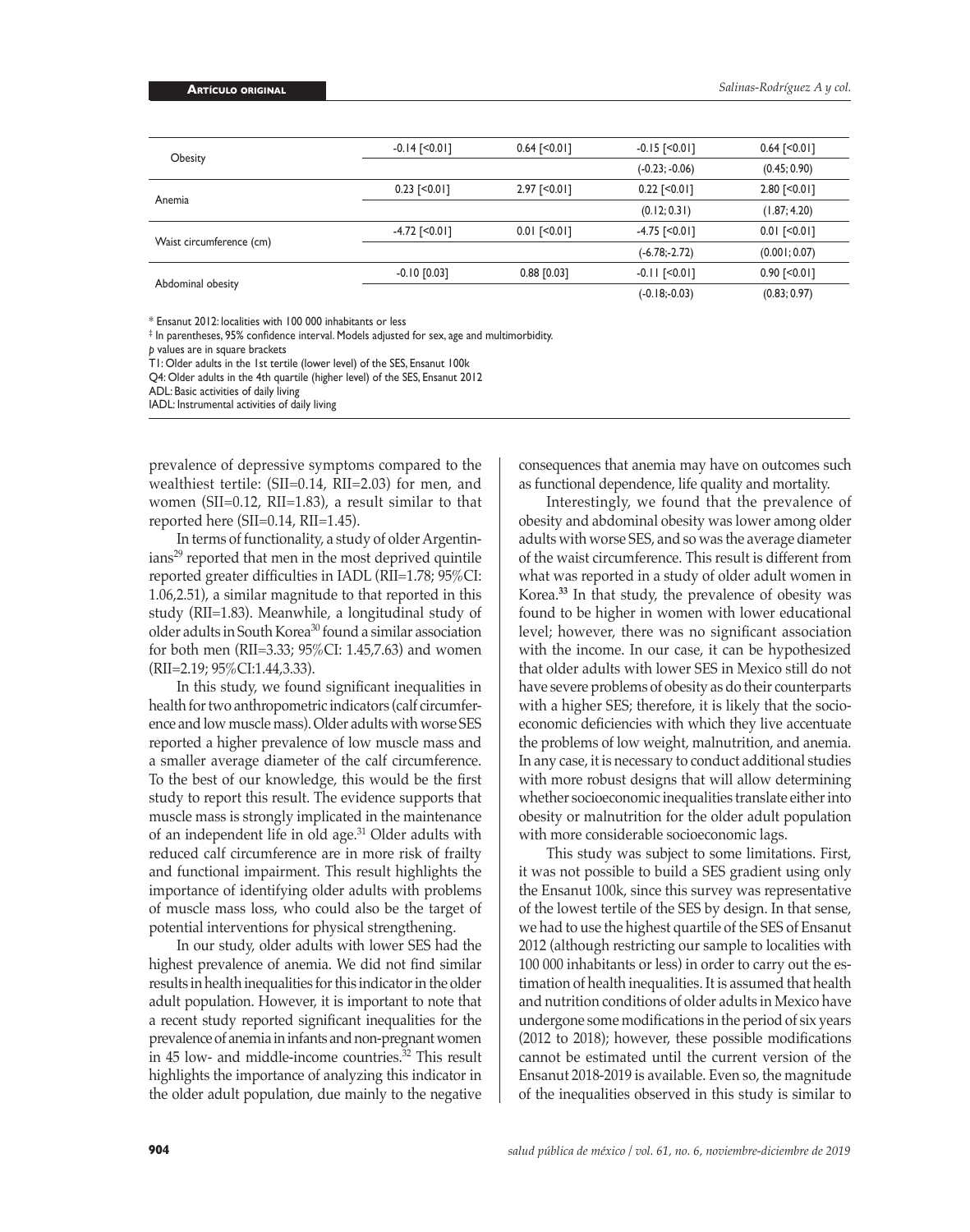that of the results of studies that have estimated health inequalities among the population of older adults at the international level. Second, given that we use the self-report of chronic diseases, it is possible that the most economically disadvantaged groups —as the older adults of the Ensanut 100k— have less access to health services, and therefore less knowledge about the diseases they suffer, and thus the prevalence of these diseases may be underestimated. This would imply that the gaps observed in the analyzed indicators may be wider.

In conclusion, our study shows that there are important socioeconomic inequalities in health and nutrition for older adults in Mexico, so that those with the worst SES exhibit the lowest levels of well-being. This result has two important implications. First, given that socioeconomic health inequalities represent one of the most critical challenges faced by health systems at the global level, it is necessary to achieve universal access to health, as well as universal coverage of health services, because the notion of equity in health requires this. Second, that achieving equity in health requires a change in the practice of public health, by shifting the focus from the individuals and their risk behaviors to a multidisciplinary and intersectoral approach with an emphasis on the empowerment of individuals and their communities so that they may have control over their lives and circumstances.

*Declaration of conflict of interests*. The authors declare that they have no conflict of interests.

#### **References**

1. United Nations General Assembly. Transforming our world: the 2030 Agenda for Sustainable Development [internet]. New York: UN, 2015 [cited 2019 March 8]. Available from: [http://www.un.org/ga/search/view\\_](http://www.un.org/ga/search/view_doc.asp?symbol=A/RES/70/1&Lang=E) [doc.asp?symbol=A/RES/70/1&Lang=E](http://www.un.org/ga/search/view_doc.asp?symbol=A/RES/70/1&Lang=E)

2. De Andrade LO, Pellegrini-Filho A, Solar O, Rígoli F, Malagon L, Castell-Florit P, *et al*. Social determinants of health, universal health coverage, and sustainable development: case studies from Latin American countries. Lancet. 2015;385(9975):1343-51. [https://doi.org/10.1016/S0140-6736\(14\)61494-X](https://doi.org/10.1016/S0140-6736(14)61494-X) 3. Mujica OJ, Haeberer M, Teague J, Santos-Burgoa C, Galvão LA. Health inequalities by gradients of access to water and sanitation between countries in the Americas, 1990 and 2010. Rev Panam Salud Publica. 2015;38(5):347-54. Available from: [http://iris.paho.org/xmlui/](http://iris.paho.org/xmlui/handle/123456789/18392) [handle/123456789/18392](http://iris.paho.org/xmlui/handle/123456789/18392)

4. von dem Knesebeck O, Vonneilich N, Lüdecke D. Income and functional limitations among the aged in Europe: a trend analysis in 16 countries. J Epidemiol Community Health. 2017;71(6):584-91. [https://doi.org/10.1136/](https://doi.org/10.1136/jech-2016-208369) [jech-2016-208369](https://doi.org/10.1136/jech-2016-208369)

5. Kunna R, San Sebastian M, Stewart-Williams J. Measurement and decomposition of socioeconomic inequality in single and multimorbidity in older adults in China and Ghana: results from the WHO study on global AGEing and adult health (SAGE). Int | Equity Health. 2017;16(1):79. [https://](https://doi.org/10.1186/s12939-017-0578-y) [doi.org/10.1186/s12939-017-0578-y](https://doi.org/10.1186/s12939-017-0578-y)

6. Hoogendijk EO, Rijnhart JJM, Kowal P, Pérez-Zepeda MU, Cesari M, Abizanda P, *et al*. Socioeconomic inequalities in frailty among older adults in six low- and middle-income countries: Results from the WHO Study on global AGEing and adult health (SAGE). Maturitas. 2018;115:56-63. [https://](https://doi.org/10.1016/j.maturitas.2018.06.011) [doi.org/10.1016/j.maturitas.2018.06.011](https://doi.org/10.1016/j.maturitas.2018.06.011)

7. Busch T de A, Duarte YA, Pires-Nunes D, Lebrão ML, Satya-Naslavsky M, dos Santos-Rodrigues A, *et al*. Factors associated with lower gait speed among the elderly living in a developing country: a cross-sectional population-based study. BMC Geriatr. 2015;15:35. [https://doi.org/10.1186/](https://doi.org/10.1186/s12877-015-0031-2) [s12877-015-0031-2](https://doi.org/10.1186/s12877-015-0031-2)

8. Kailembo A, Preet R, Stewart Williams J. Socioeconomic inequality in self-reported unmet need for oral health services in adults aged 50 years and over in China, Ghana, and India. Int | Equity Health. 2018;17(1):99. <https://doi.org/10.1186/s12939-018-0812-2>

9. Hosseinpoor AR, Bergen N, Kostanjsek N, Kowal P, Officer A, Chatterji S. Socio-demographic patterns of disability among older adult populations of low-income and middle-income countries: results from World Health Survey. Int J Public Health. 2016;61(3):337-45. [https://doi.org/10.1007/](https://doi.org/10.1007/s00038-015-0742-3) [s00038-015-0742-3](https://doi.org/10.1007/s00038-015-0742-3)

10. Brinda EM, Rajkumar AP, Attermann J, Gerdtham UG, Enemark U, Jacob KS. Health, social, and economic variables associated with depression among older people in low and middle-income countries: WHO study on global AGEing and Adult Health. Am J Geriatr Psychiatry. 2016;24(12):1196-208.<https://doi.org/10.1016/j.jagp.2016.07.016> 11. Andrade FCD, López-Ortega M. Educational differences in health among middle-aged and older adults in Brazil and Mexico. J Aging Health. 2017;29(6):923-50.<https://doi.org/10.1177/0898264317705781>

12. Santosa A, Schröders J, Vaezghasemi M, Ng N. Inequality in disabilityfree life expectancies among older men and women in six countries with developing economies. | Epidemiol Community Health. 2016;70(9):855-61. <https://doi.org/10.1136/jech-2015-206640>

13. Kakwani N, Wagstaff A, van Doorslaer E. Socioeconomic inequalities in health: Measurement, computation, and statistical inference. | Econom. 1997;77(1):87-103. [https://doi.org/10.1016/S0304-4076\(96\)01807-6](https://doi.org/10.1016/S0304-4076(96)01807-6) 14. Stringhini S, Bovet P. Socioeconomic status and risk factors for non-communicable diseases in low-income and lower-middle-income countries. Lancet Glob Health. 2017;5(3):e230-1. [https://doi.org/10.1016/](https://doi.org/10.1016/S2214-109X(17)30054-2) [S2214-109X\(17\)30054-2](https://doi.org/10.1016/S2214-109X(17)30054-2)

15. Manrique-Espinoza B, Salinas-Rodríguez A, Moreno-Tamayo KM, Acosta-Castillo I, Sosa-Ortiz AL, Gutiérrez-Robledo LM, *et al*. Health conditions and functional status of older adults in Mexico. Salud Publica Mex. 2013;55(suppl 2):S323-31. <https://doi.org/10.21149/spm.v55s2.5131> 16. Romero-Martínez M, Shamah-Levy T, Cuevas-Nasu L, Gaona-Pineda EB, Gómez-Acosta LM, Mendoza-Alvarado LR, *et al*. Metodología de la Encuesta Nacional de Salud y Nutrición para localidades con menos de 100 000 habitantes (Ensanut 100k). Salud Publica Mex. 2019;61(5):678-84. <https://doi.org/10.21149/10539>

17. Steinberg SI, Negash S, Sammel MD, Bogner H, Harel BT, Livney MG, *et al*. Subjective memory complaints, cognitive performance, and psychological factors in healthy older adults. Am J Alzheimers Dis Other Demen. 2013;28(8):776-83.<https://doi.org/10.1177/1533317513504817> 18. Chávez-Oliveros M, Rodríguez-Agudelo Y, Acosta-Castillo I, García-Ramírez N, Rojas de la Torre G, Sosa-Ortiz A. Fluidez verbal-semántica en adultos mayores mexicanos: valores normativos. Neurología. 2015;30(4):189-94.<https://doi.org/10.1016/j.nrl.2013.12.013> 19. Salinas-Rodríguez A, Manrique-Espinoza B, Acosta-Castillo GI, Franco-Núñez A, Rosas-Carrasco O, Gutiérrez-Robledo LM, *et al*. Validation of a cutoff point for the short version of the depression scale of the center for epidemiologic studies in older Mexican adults. Salud Publica Mex. 2014;56(3):275-85.<https://doi.org/10.21149/spm.v55i3.7209>